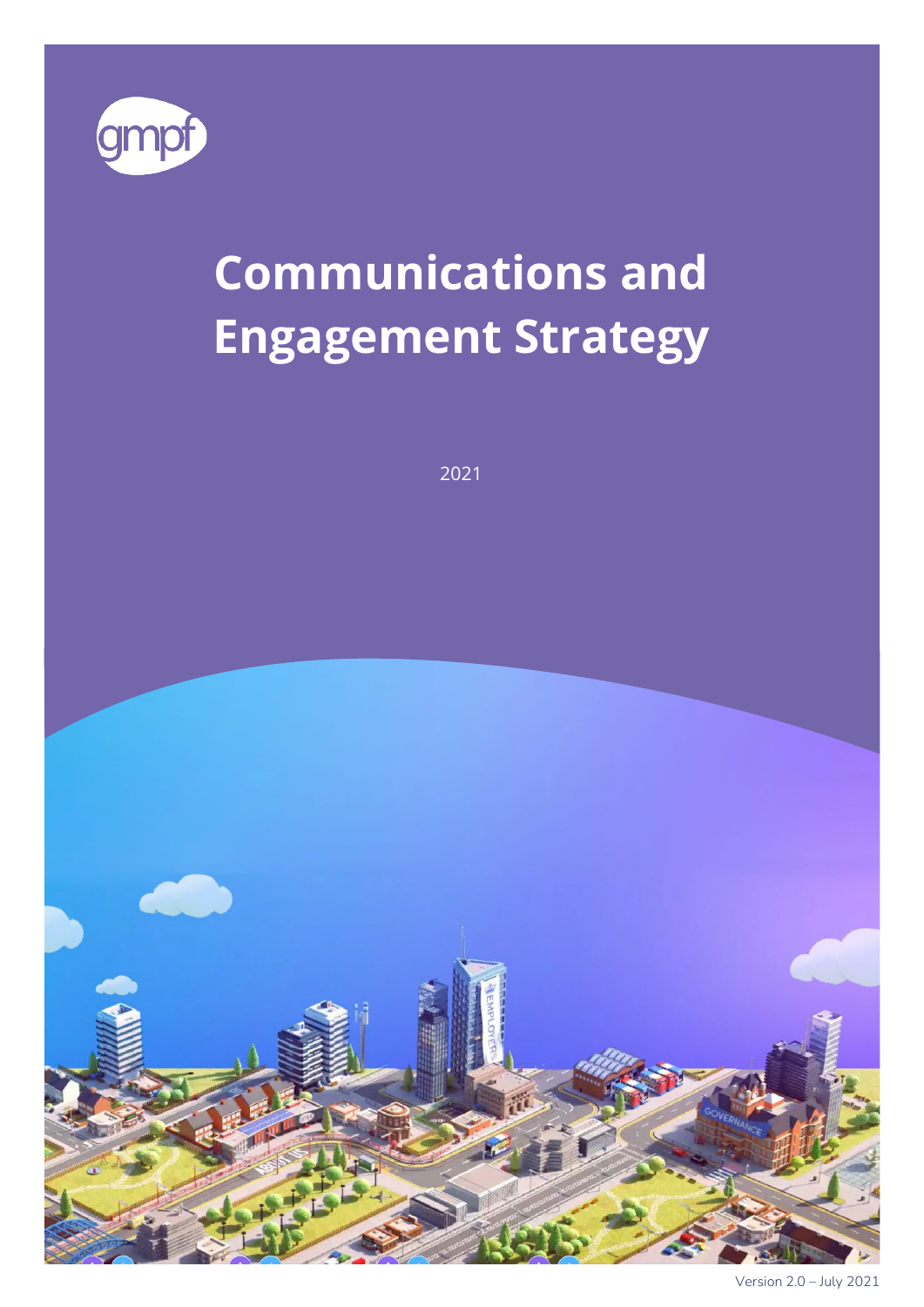## **Contents**

## **1. Introduction to GMPF**

- Who we are
- What we do
- What our core values are

### **2. The purpose of our strategy**

- Why we have developed a communications and engagement strategy
- What our strategy is intended to deliver
- What our specific areas of focus are and why

### **3. GMPF stakeholders**

- Who our stakeholders are
- What their key needs or interests are

#### **4. Our strategy**

- What we are setting out to do and achieve
- The timeframe to which we are working
- What the key messages are that we want to get across
- How we are going to measure progress and success
- How we will encourage continual improvement

#### **5. Implementation plan**

• Key objectives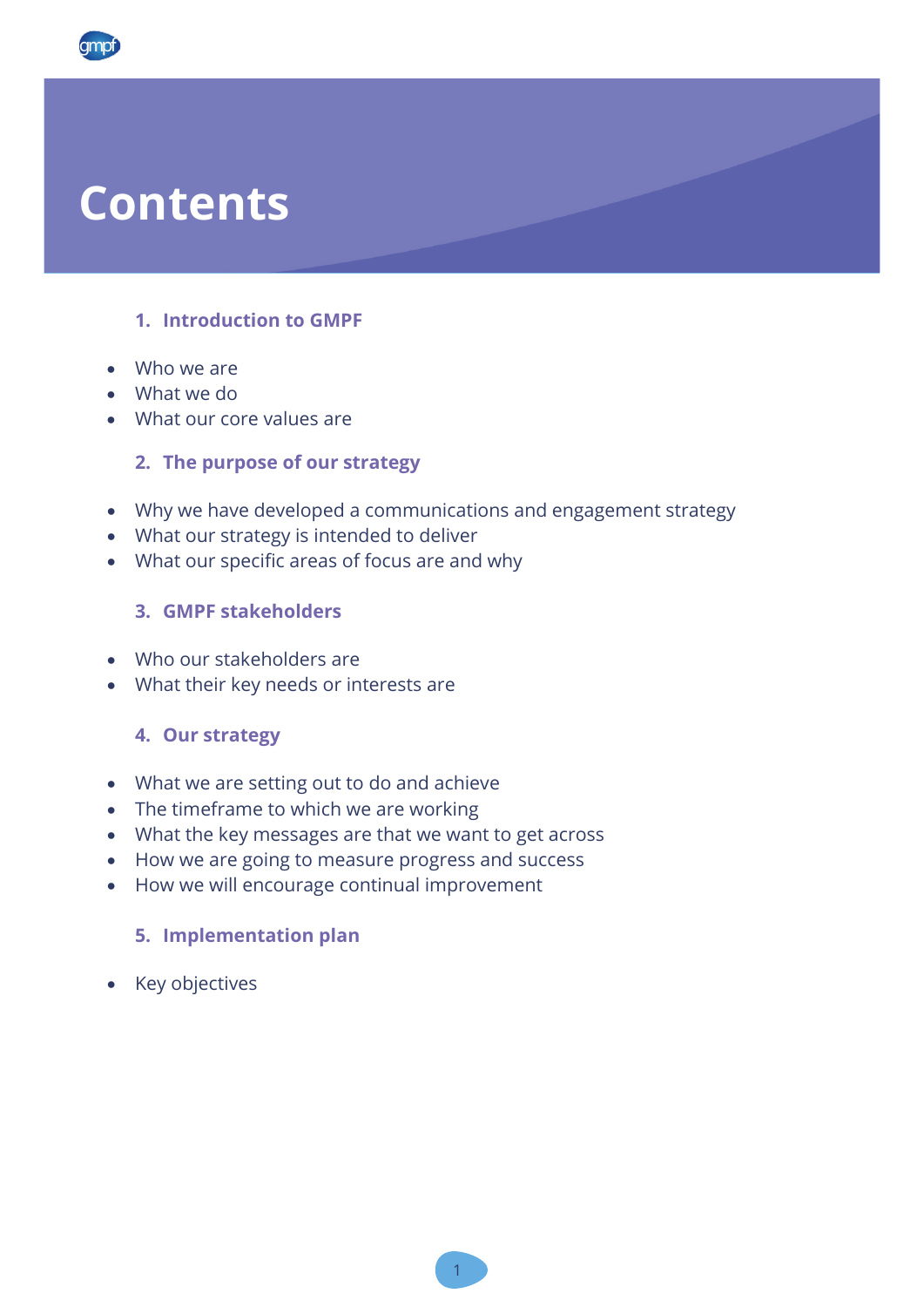

## **1. Introduction to Greater Manchester Pension Fund (GMPF)**

#### **Who are we?**

GMPF is a regional pension fund that administers the statutory Local Government Pension Scheme (LGPS). It is managed by Tameside Metropolitan Borough Council and is the largest of 88 LGPS funds across England and Wales.

Employees of all local and joint authorities in the Greater Manchester area and of many other public bodies normally have access to the LGPS\*. Employees of a wide range of other bodies that provide a public service can also join the LGPS where certain circumstances apply.

GMPF currently has over 600 employers whose employees pay into the pension fund.

#### **What do we do?**

Our job is to look after the LGPS pensions of all those employees who are, or have in the past, paid into GMPF. We do this in line with the LGPS regulations and other relevant legislation. This includes calculating and paying benefits as well as investing the money we receive in contributions.

We currently have over 390,000 pension fund members whose pensions we are looking after.

#### **What are our core values?**

These eight values are the most important to us:

| <b>CORE VALUES</b>           |                                                                 |  |
|------------------------------|-----------------------------------------------------------------|--|
| <b>Excellence</b>            | Being focussed on our stakeholders' needs and providing         |  |
|                              | excellent customer service                                      |  |
| <b>Legality</b>              | Fulfilling our statutory obligations                            |  |
| <b>Collaboration</b>         | Working well with others and capturing the benefits of teamwork |  |
| <b>Social responsibility</b> | Encouraging good pension provision amongst our members and      |  |
|                              | wider, and contributing to debate and decision making in the    |  |
|                              | wider pensions landscape                                        |  |

2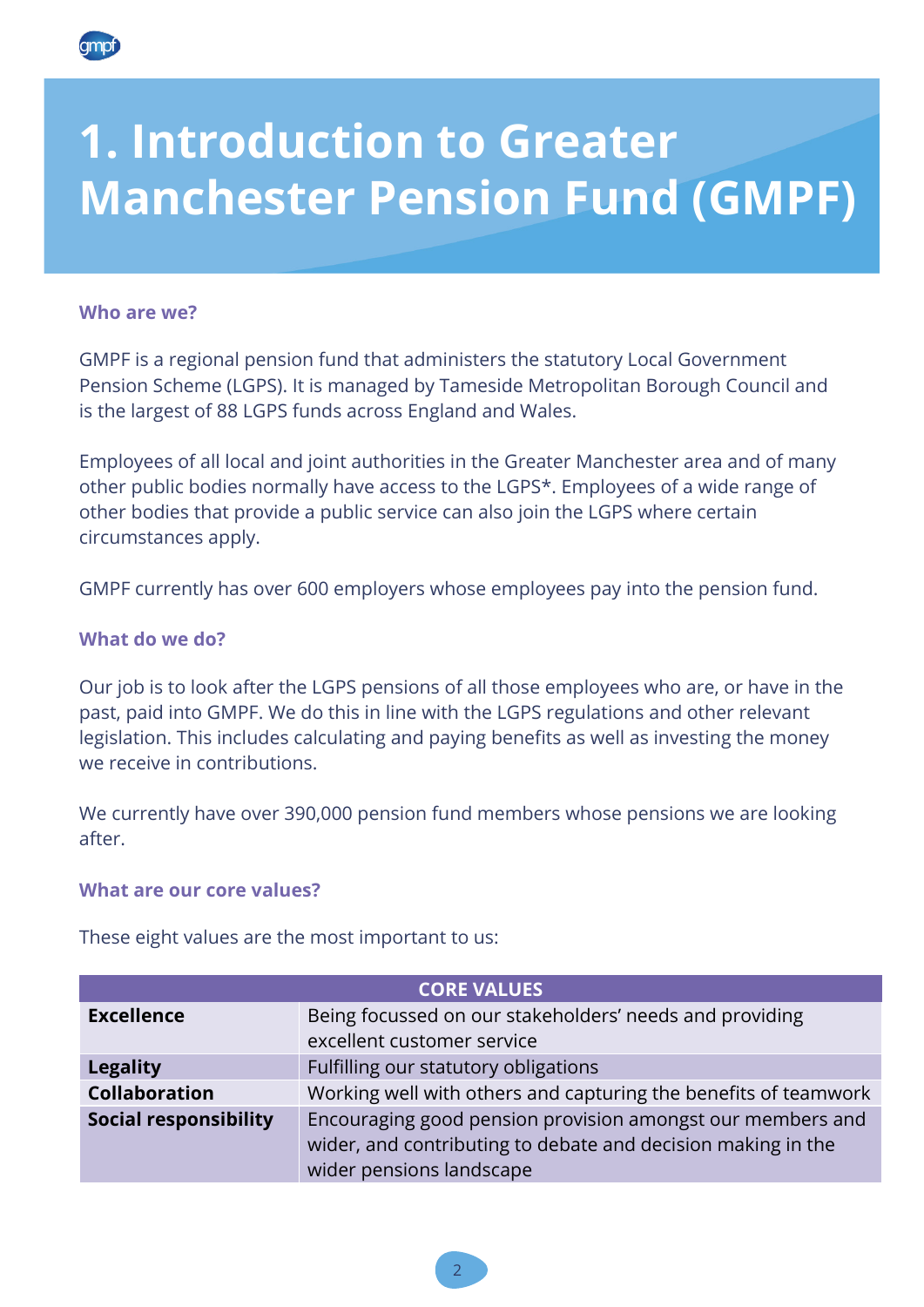amb

| <b>Efficiency</b>     | Demonstrating value for money, continually learning and looking<br>to improve              |
|-----------------------|--------------------------------------------------------------------------------------------|
| <b>Prudence</b>       | Being prudent in our decision-making and taking a long-term<br>view                        |
| <b>Accountability</b> | Having good governance and clear lines of accountability                                   |
| <b>Transparency</b>   | Being able to demonstrate that we are an open, transparent and<br>trustworthy organisation |

\* Members of these bodies normally have access to the LGPS unless they are eligible to be a member of another public service pension scheme, such as the teachers, police officers, firefighters, civil service or NHS pension schemes.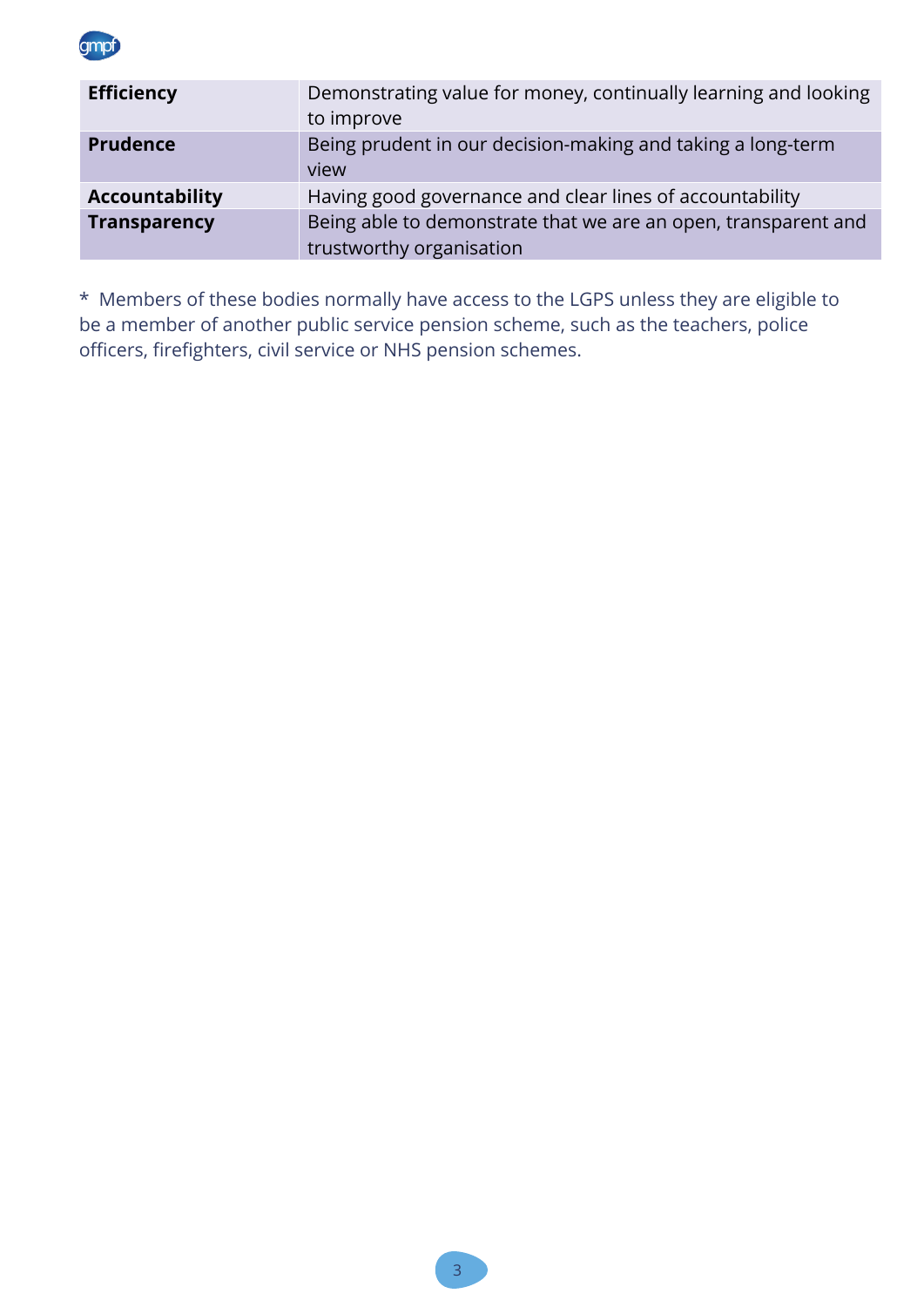# **2. The purpose of our strategy**

### **Why have we developed a communications and engagement strategy?**

- To demonstrate our desire to communicate and engage effectively and cost efficiently with all our stakeholders.
- To help us to develop a clear and transparent plan of how and when we intend to communicate and engage with people.
- So we know exactly how we are going to measure progress and evaluate the success or otherwise of the activities we do.
- For all stakeholders to be clear about our core values and key messages, so that these can be portrayed when we deliver our service or when services are delivered on our behalf.
- For stakeholders to be clear about the timescales GMPF is working to when delivering its communication and engagement objectives.
- To ensure we fulfil any statutory obligations we have that relate to communications and engagement work.
- To have a clear understanding of the resources and budget needed to deliver our communication and engagement objectives.
- To enable our plans to be scrutinised and challenged effectively, in order to drive improvements and increase performance.

#### **What is our strategy intended to deliver?**

- Clarity about the communication and engagement activities we will do and what we intend to achieve.
- Objectives that give a clear and consistent message about what we do and our values.
- A means of encouraging the use of, or development of, industry leading methods and strategies for effective communication and engagement.
- Value for money.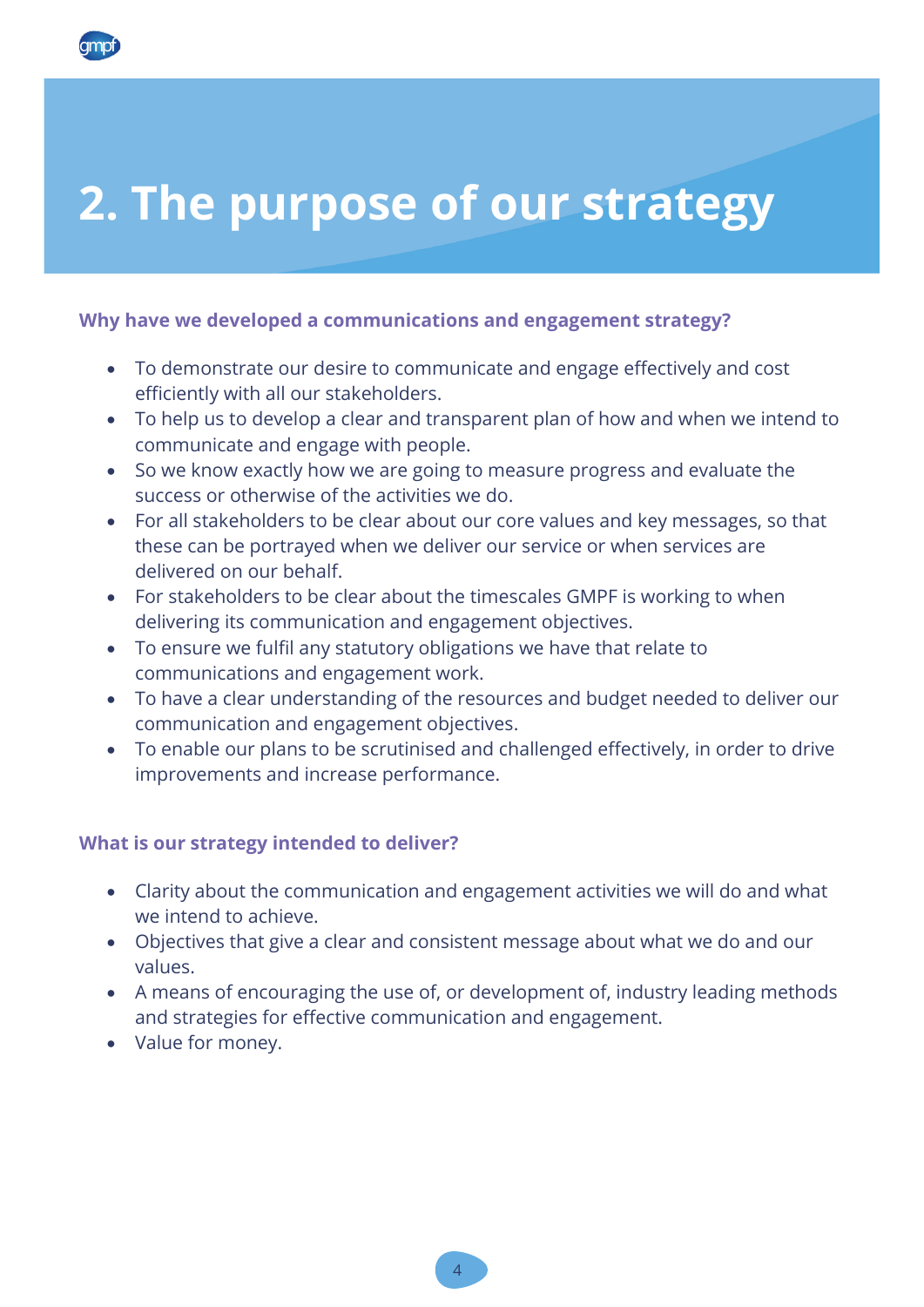

### **What are our specific areas of focus and why?**

#### Electronic communication and the use of modern technology

In order to:

- Meet member expectations.
- Deliver efficiency savings.
- Deliver cost savings.

#### Reflecting the view of those with an interest in GMPF's investment activities

In order to:

- Help us to develop in our role as a responsible investor.
- Ensure we are able to identify important ethical or environmental issues that may arise.
- Identify other opportunities or benefits that are important to our stakeholders.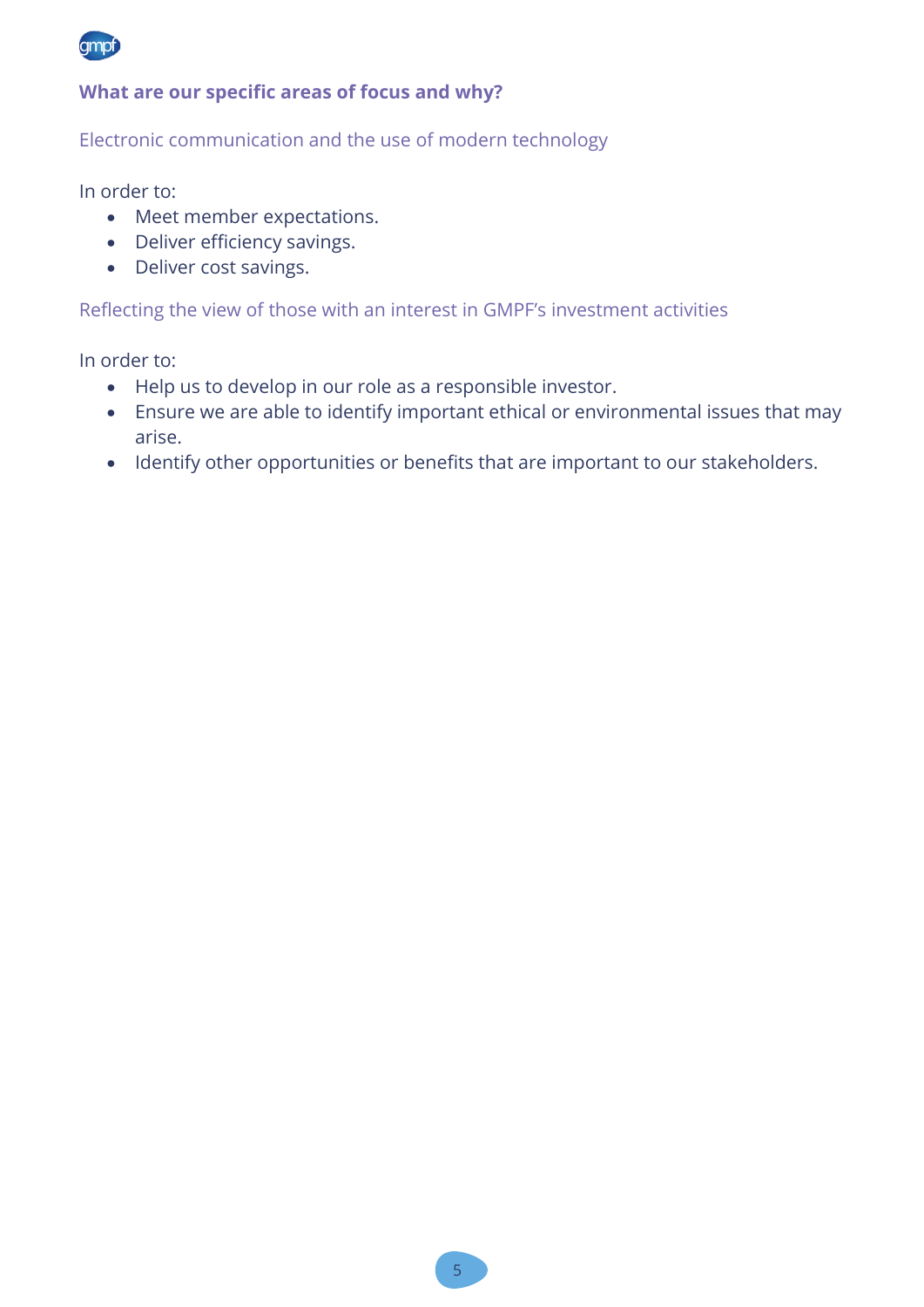# **3. GMPF stakeholders**

ampf

## **Who are our stakeholders, and what are their key needs or interests?**

GMPF stakeholders can generally be grouped into one of the six categories in the table below:

| <b>STAKEHOLDERS AND THEIR NEEDS OR INTERESTS</b>       |                                                                                 |                                                                                                                                                                                           |
|--------------------------------------------------------|---------------------------------------------------------------------------------|-------------------------------------------------------------------------------------------------------------------------------------------------------------------------------------------|
| Stakeholder category                                   | Some examples                                                                   | Key needs or interests                                                                                                                                                                    |
| <b>GMPF members &amp;</b><br>prospective members       | Contributing and deferred<br>members, pensioners and<br>dependants              | Information about their<br>$\bullet$<br>pension benefits or<br>potential pension<br>benefits<br>Information to help<br>them make decisions<br>about their pension<br>provision            |
| <b>GMPF employers &amp;</b><br>prospective employers   | GM Local authorities, the<br>National Probation Service,<br>academies, colleges | Information that helps<br>$\bullet$<br>them to carry out their<br>employer pension<br>duties effectively<br>Details about the<br>financial implications of<br>fund / scheme<br>membership |
| <b>GMPF Trustees and Local</b><br><b>Board members</b> | Nominated council<br>representatives,<br>nominated employee<br>representatives  | Information to enable<br>$\bullet$<br>effective decision-<br>making<br>Clarity on key risks and<br>responsibilities                                                                       |
| <b>GMPF officers</b>                                   | The Director of Pensions,<br>pensions officers                                  | Understanding and<br>$\bullet$<br>knowledge in order to<br>carry out their role<br>effectively                                                                                            |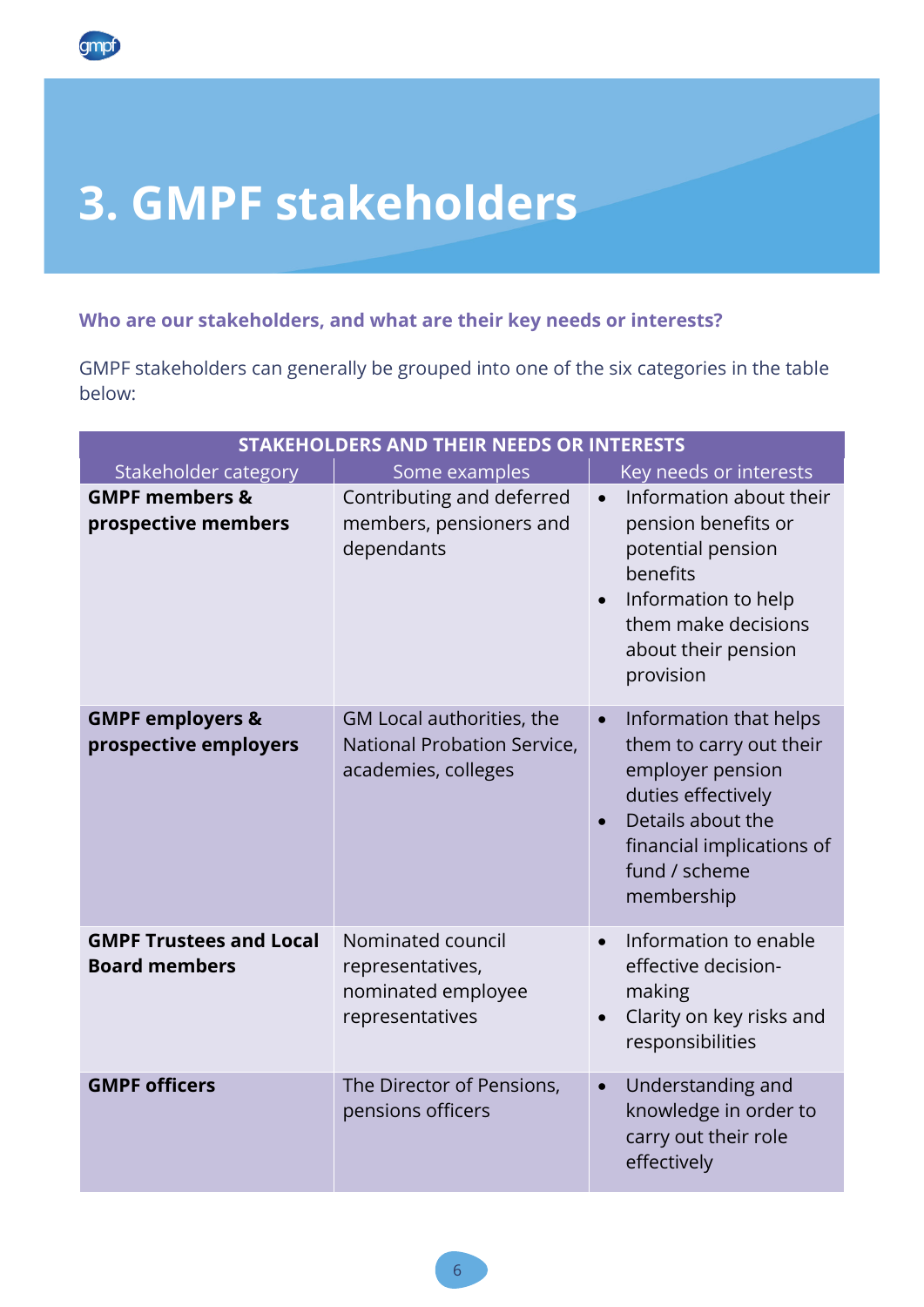

| <b>Partners and contractors</b> | IT software suppliers,<br>investment and legal<br>advisors, investment<br>managers                       | • Knowledge of our<br>priorities and values, in<br>order to reflect them in<br>the work they do for us |
|---------------------------------|----------------------------------------------------------------------------------------------------------|--------------------------------------------------------------------------------------------------------|
| <b>Other external bodies</b>    | Government departments,<br>independent financial<br>advisors, the Local<br><b>Government Association</b> |                                                                                                        |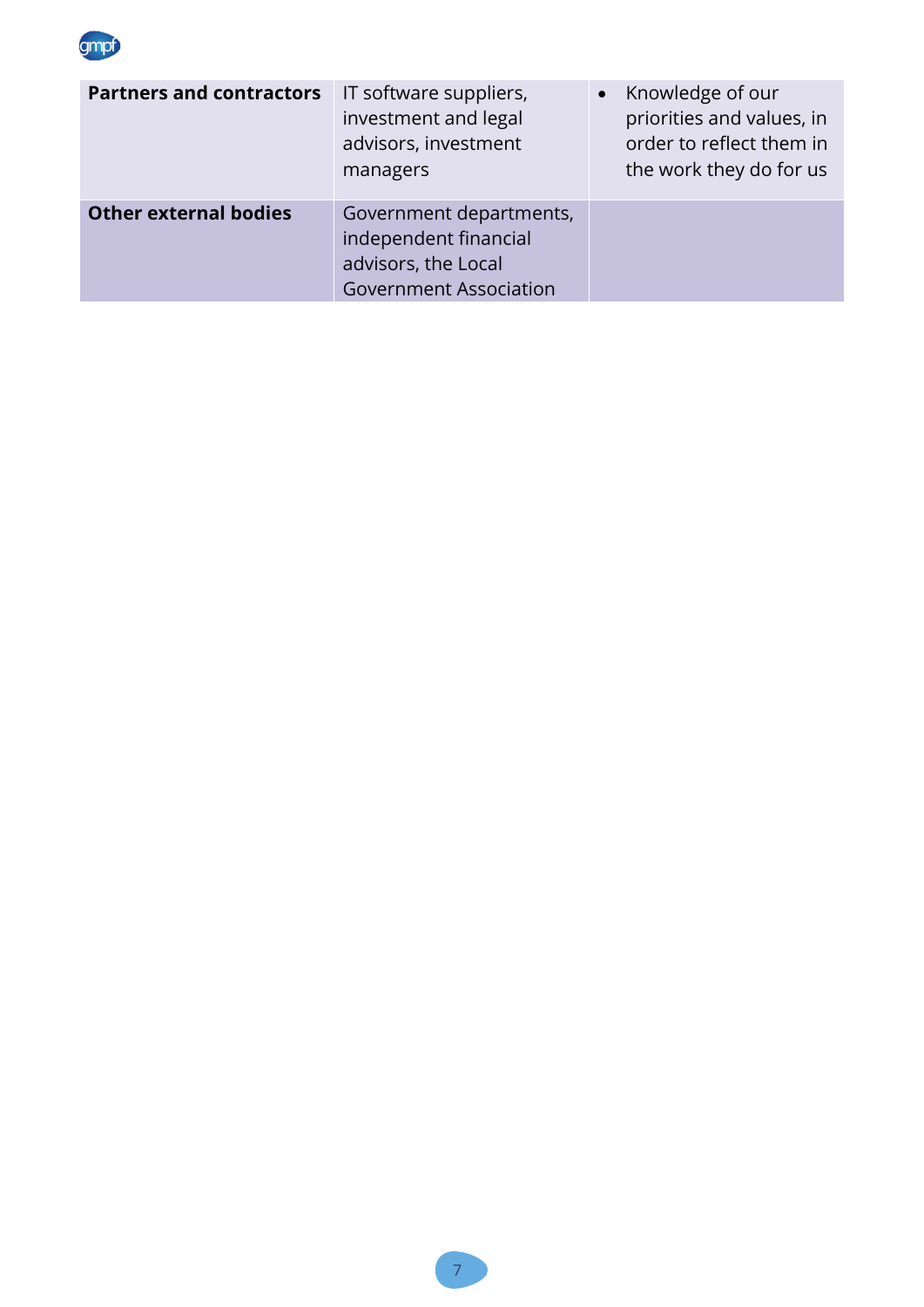## **4. Our strategy**

#### **What are we setting out to do and achieve?**

- To have clear branding, a strong image and be a recognised organisation within the field of pensions.
- To develop a cohesive and consistent approach when creating our communications tools and materials.
- For our communication materials to always be clear, concise and easy to understand.
- For all partners and associated parties to understand our priorities and values.
- To ensure all GMPF officers understand our key messages and approach, in order to communicate with our stakeholders effectively.
- To fulfil and build on our statutory obligations.
- To keep stakeholders up to date with any changes that might affect them.
- To publicise our successes.
- To establish routes for us to feedback to recognised industry partners.
- To ensure our members have a good /increased understanding of the value of their pension pots and to promote pensions as a valuable benefit.
- To encourage and support members to make well-informed decisions and be effective in their pension planning.
- To respond to members everyday questions and queries in a convenient way and at a convenient time for them.
- To reach all the people or groups that we want to communicate and engage with.
- To establish where there are gaps in member knowledge and understanding so we can look to fill them.
- To put in place mechanisms that enable us to address 'topical' issues in a timely way.
- To look to dispel some of the myths that surround pensions.
- To facilitate easy links to other organisations that members might find useful or want to get in touch with.
- To establish the tools and information employers would find useful to help them to support their employees on pension matters.
- To support employers in fulfilling their employing authority role to achieve value for money, excellent customer service and / or efficiency savings.
- To support employers to respond to pension issues / consultations that affect them or their employees.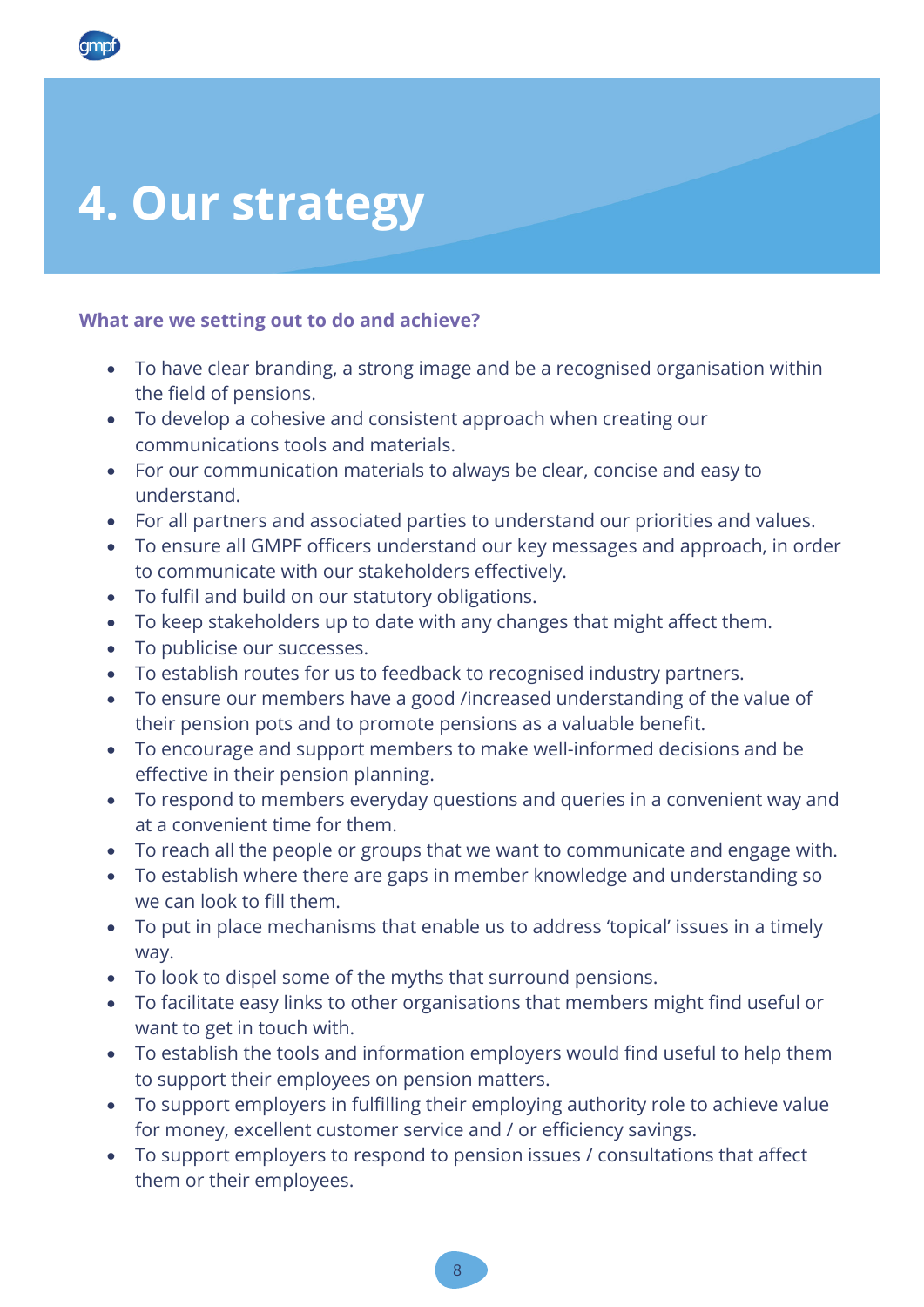

- To facilitate communication between stakeholders (for example, where LGPS employers wish to communicate with other LGPS employers).
- To be able to demonstrate any stakeholder events we hold are effective and value for money.
- For all our processes, procedures, or other routes of communication to enable people to effectively scrutinise what we do and provide feedback to us.
- To build clear mechanisms and tools for evaluating success in to our procedures and embed that approach into everything we do.
- Have an 'invest to save' approach, whereby we give due focus to tasks or opportunities that will provide clear benefits going forward.

## **What is the timeframe to which we are working?**

This strategy is intended to be in place from April 2021 until March 2023. It will be reviewed every six months and will be updated or replaced if needed.

### **What are the key messages that we want to get across?**

### About GMPF

There are five key messages that we want to get across about GMPF when we are communicating and engaging with our stakeholders based on our core values. These are:

- We put our members at the heart of everything that we do.
- We always do our best, being polite, open and honest.
- We work to high standards.
- We listen to views, opinions and feedback and use them to improve.
- We demand value for money when using resources and spending budgets.

## About the LGPS

There are five key messages that we want to get across to members and prospective members about the LGPS and their pension. These are:

- Planning for retirement is important
- Your LGPS pension is a valuable benefit
- It is important to let us know if you ever change address
- It is important to complete a death grant nomination form and keep it up-to-date
- Your feedback is valued by us.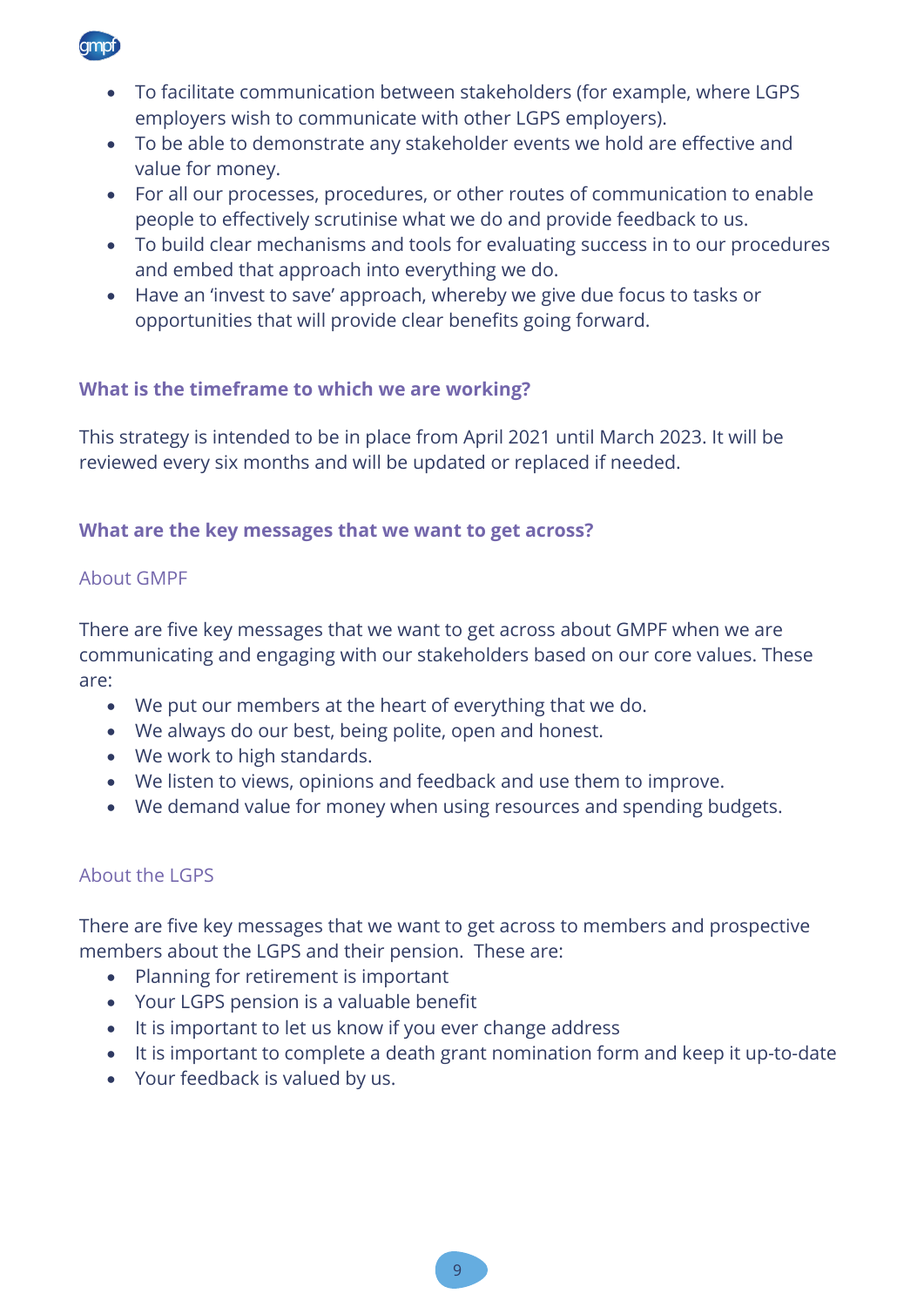

#### **How are we going to measure progress and success?**

We intend to measure success through regular assessment and by obtaining feedback from stakeholders. All the objectives we set will form part of our implementation plan and the methods of measuring success will be included in the plan.

#### **How will we encourage continual improvement?**

We believe that we already have a well established culture of continual improvement. However, we will look to put training and mechanisms in place that ensure continual improvement remains embedded in our ways of working.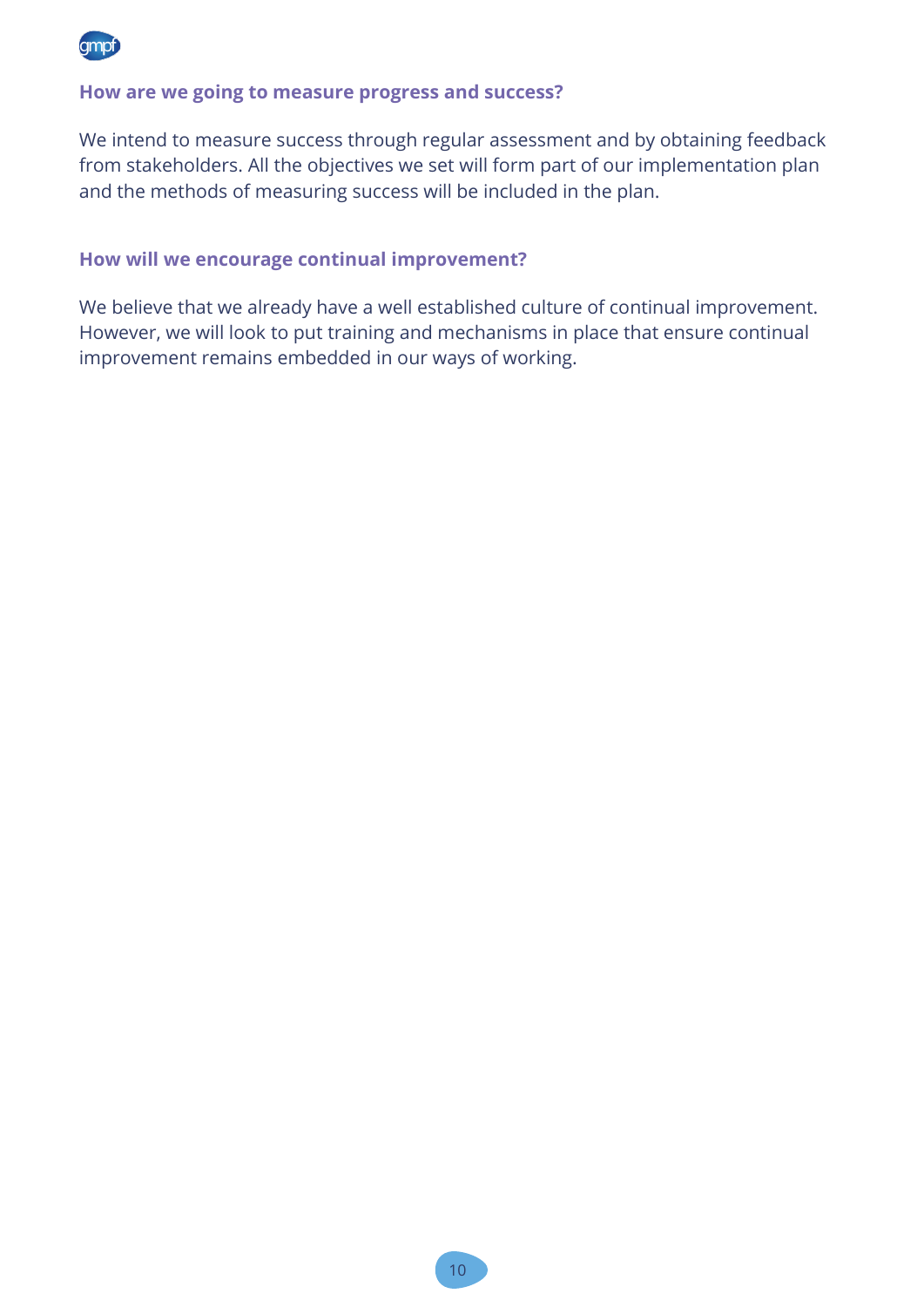## **6. Implementation plan**

### **Key objectives**

**ampt** 

Seven key objectives have been set. These are to be achieved between April 2021 and March 2023. Achieving these objectives will improve and strengthen the communications and engagement activities that GMPF already do and will help to ensure the aims listed in section 4 are met. Details of these objectives are as follows:

| <b>Objective 1</b>        | To further enhance, develop and promote the online<br>Member Self Service module, 'My Pension'                                             |
|---------------------------|--------------------------------------------------------------------------------------------------------------------------------------------|
| <b>Stakeholders</b>       | All contributing, deferred and pensioner members                                                                                           |
| <b>Achieves</b>           | Members can do more online, quickly, easily and securely                                                                                   |
| <b>Main benefits</b>      | Improves the access members have to their pension<br>benefits and related information; promotes the<br>importance of saving for retirement |
| <b>Resource</b>           | Internal team and Aquila Heywood                                                                                                           |
| <b>Timeframe</b>          | From April 2021 to March 2023                                                                                                              |
| <b>Measure success by</b> | Take-up levels; feedback to the Helpline; online survey                                                                                    |
| <b>Budget required</b>    | Estimated costs have been built into the budget                                                                                            |
| <b>Status</b>             | In progress                                                                                                                                |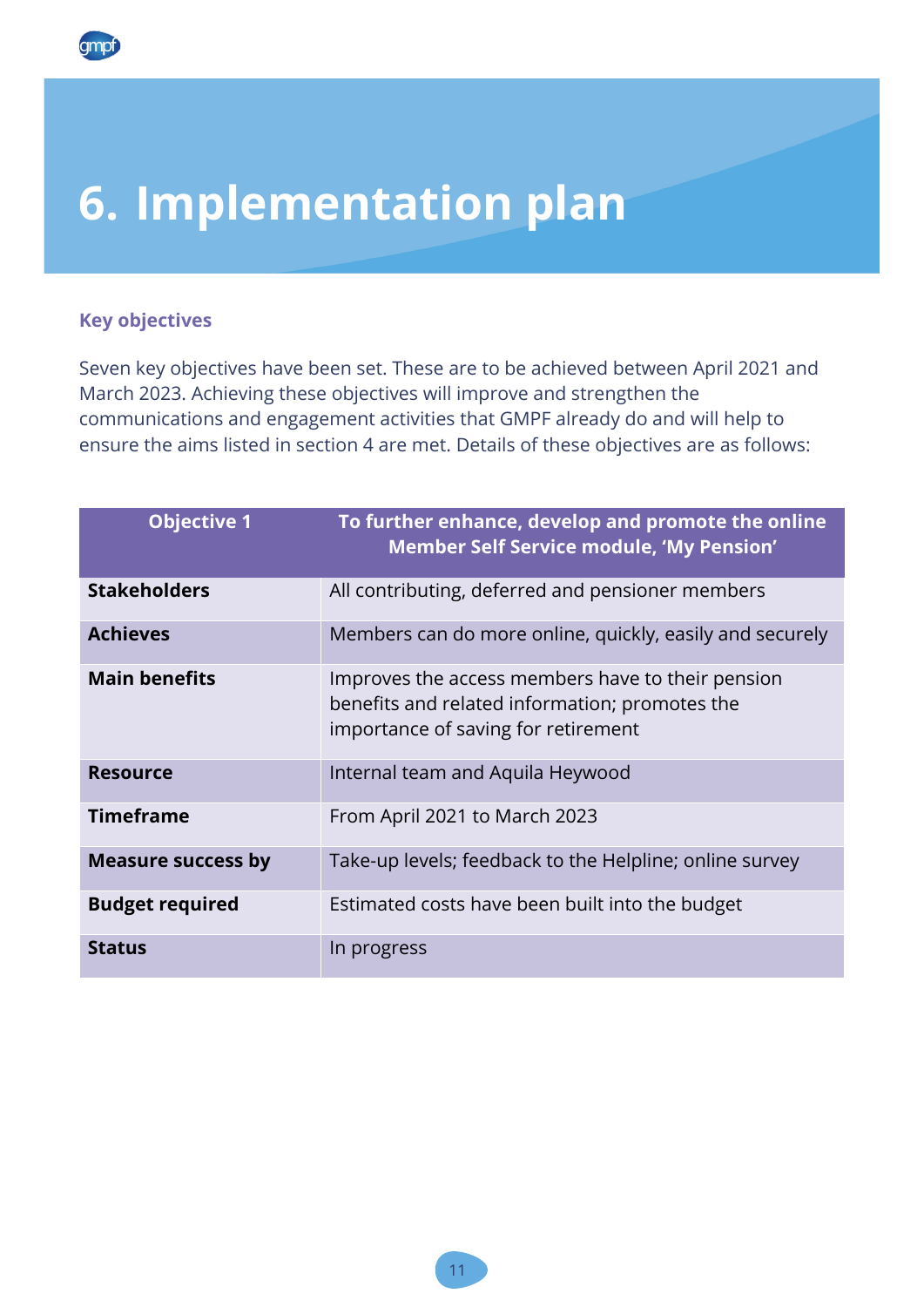

| <b>Objective 2</b>        | <b>Get Pensions Dashboard ready</b>                                                                                  |
|---------------------------|----------------------------------------------------------------------------------------------------------------------|
| <b>Stakeholders</b>       | All contributing, deferred and pensioner members; MAPS                                                               |
| <b>Achieves</b>           | Members being able to see all their pensions in one place<br>and trace any pension providers they've lost touch with |
| <b>Main benefits</b>      | Improve the access to information for members; helps to<br>keep members engaged                                      |
| <b>Resource</b>           | Internal team and external partner                                                                                   |
| <b>Timeframe</b>          | From April 2021 to March 2023                                                                                        |
| <b>Measure success by</b> | Successful dashboard onboarding                                                                                      |
| <b>Budget required</b>    | Costs currently unknown - tbc                                                                                        |
| <b>Status</b>             | In progress                                                                                                          |

| <b>Objective 3</b>        | <b>Implement a full online events programme for both</b><br>members and employers                                                                                                                                                                                                             |
|---------------------------|-----------------------------------------------------------------------------------------------------------------------------------------------------------------------------------------------------------------------------------------------------------------------------------------------|
| <b>Stakeholders</b>       | All contributing, deferred and pensioner members; all<br>employers                                                                                                                                                                                                                            |
| <b>Achieves</b>           | Members being able to learn in an easy and engaging way<br>about LGPS pension benefits, what choices they have and<br>how improve their benefits package. Employers being able<br>to learn how to fulfil their responsibilities and how to best<br>support their employees on pension matters |
| <b>Main benefits</b>      | Improves the access stakeholders have to information and<br>increases member understanding                                                                                                                                                                                                    |
| <b>Resource</b>           | Internal team                                                                                                                                                                                                                                                                                 |
| <b>Timeframe</b>          | From April 2021 to March 2022                                                                                                                                                                                                                                                                 |
| <b>Measure success by</b> | On-line surveys, focus groups                                                                                                                                                                                                                                                                 |
| <b>Budget required</b>    | Estimated costs have been built into the budget                                                                                                                                                                                                                                               |
| <b>Status</b>             | In progress                                                                                                                                                                                                                                                                                   |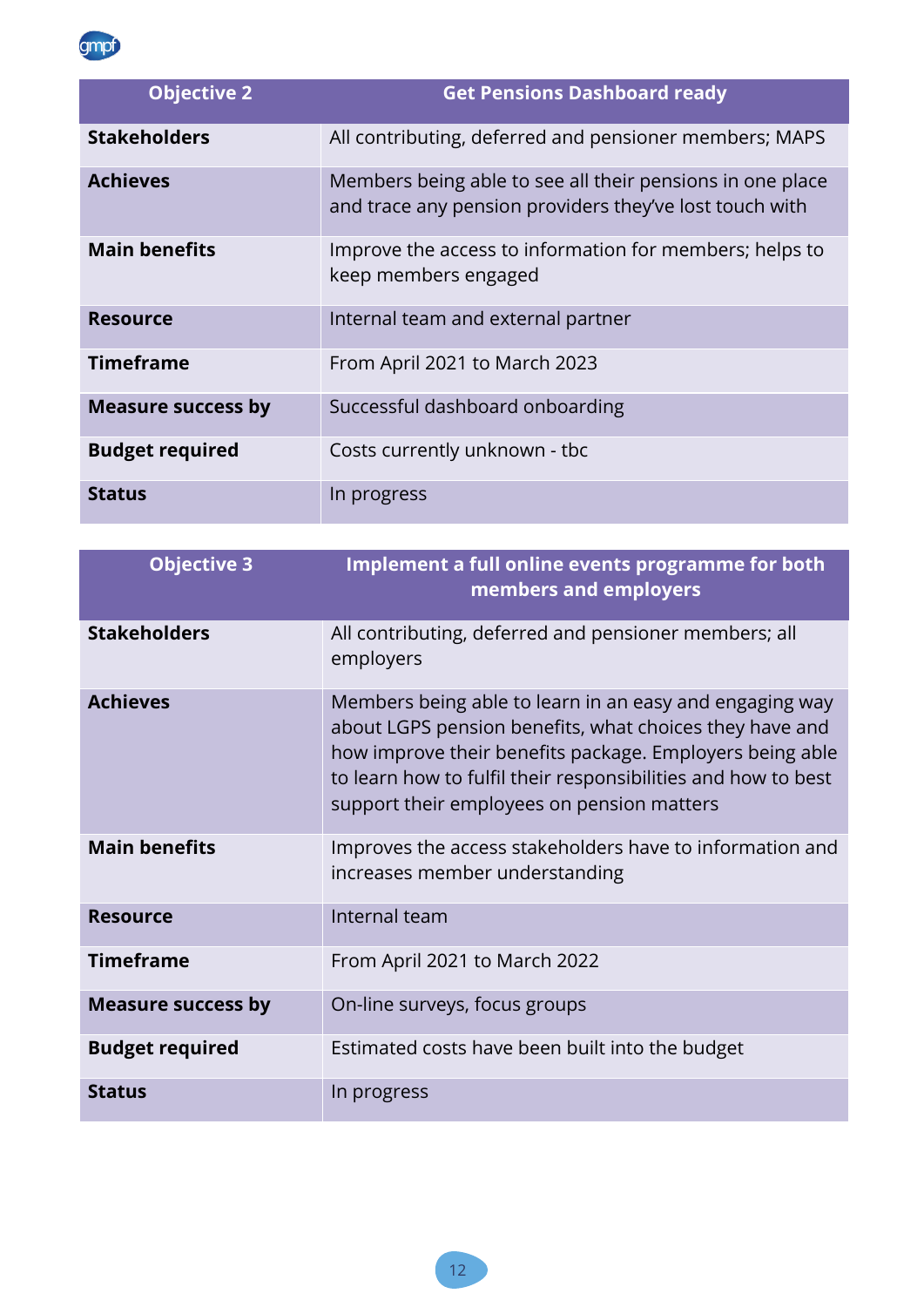

| <b>Objective 4</b>        | <b>Expand and develop the use of the new contact centre</b><br>software, including implementing email and webchat          |
|---------------------------|----------------------------------------------------------------------------------------------------------------------------|
| <b>Stakeholders</b>       | All stakeholders                                                                                                           |
| <b>Achieves</b>           | Maximising available functionality to enable all<br>stakeholders to obtain the information they need quickly<br>and easily |
| <b>Main benefits</b>      | Improves service levels; improves management<br>information                                                                |
| <b>Resource</b>           | Internal team and external partner                                                                                         |
| <b>Timeframe</b>          | From April 2021 to March 2022                                                                                              |
| <b>Measure success by</b> | Telephone / contact centre surveys, focus group                                                                            |
| <b>Budget required</b>    | Potential costs linked to chatbots - tbc                                                                                   |
| <b>Status</b>             | In progress                                                                                                                |

| <b>Objective 5</b>        | <b>Implement regular campaigns to encourage customer</b><br>engagement                                                      |
|---------------------------|-----------------------------------------------------------------------------------------------------------------------------|
| <b>Stakeholders</b>       | All prospective, contributing, deferred and pensioner<br>members                                                            |
| <b>Achieves</b>           | More members engaged with their pension and<br>understanding the benefits of the LGPS and of saving for<br>their retirement |
| <b>Main benefits</b>      | Improves service levels; improves management<br>information                                                                 |
| <b>Resource</b>           | Internal team                                                                                                               |
| <b>Timeframe</b>          | From April 2021 to March 2023                                                                                               |
| <b>Measure success by</b> | Responses received to any calls to action                                                                                   |
| <b>Budget required</b>    | <b>TBC</b>                                                                                                                  |
| <b>Status</b>             | In progress                                                                                                                 |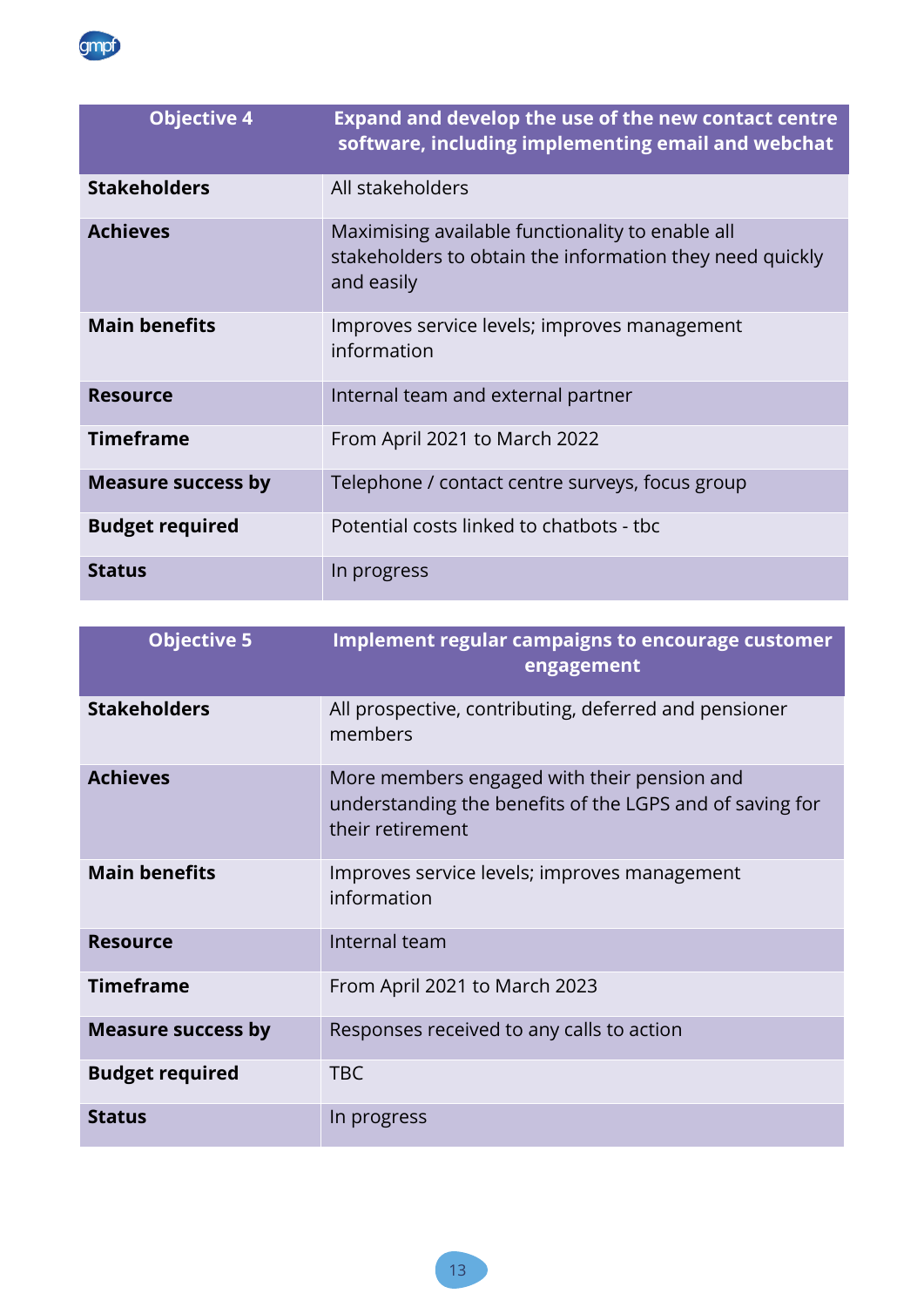

| <b>Objective 6</b>        | <b>Review and improve all member literature</b>                                                                                                                                                               |
|---------------------------|---------------------------------------------------------------------------------------------------------------------------------------------------------------------------------------------------------------|
| <b>Stakeholders</b>       | All prospective, contributing, deferred and pensioner<br>members                                                                                                                                              |
| <b>Achieves</b>           | All members being provided with information in an<br>accessible and engaging way; to be able to clearly<br>understand the information being provided and, if<br>applicable, know what steps they need to take |
| <b>Main benefits</b>      | Improves the member understanding and subsequently<br>reduces the number of second stage or third stage<br>queries received                                                                                   |
| <b>Resource</b>           | Internal team and external partner                                                                                                                                                                            |
| <b>Timeframe</b>          | From September 2021 to March 2023                                                                                                                                                                             |
| <b>Measure success by</b> | Surveys, focus group                                                                                                                                                                                          |
| <b>Budget required</b>    | <b>TBC</b>                                                                                                                                                                                                    |
| <b>Status</b>             | Not yet started                                                                                                                                                                                               |

| <b>Objective 7</b>        | To improve customer experience by using new tools,<br>such as customer journeys and personas                                                                                                                                                         |
|---------------------------|------------------------------------------------------------------------------------------------------------------------------------------------------------------------------------------------------------------------------------------------------|
| <b>Stakeholders</b>       | All prospective, contributing, deferred and pensioner<br>members                                                                                                                                                                                     |
| <b>Achieves</b>           | Improved understanding of the level of service we<br>provide; increase member satisfaction                                                                                                                                                           |
| <b>Main benefits</b>      | Increases understanding of what is important to<br>members; will provide vital information to inform what<br>member related key performance indicators should be in<br>place; will provide important feedback on new initiatives<br>and developments |
| <b>Resource</b>           | Internal team and external partner                                                                                                                                                                                                                   |
| <b>Timeframe</b>          | From September 2021 to March 2023                                                                                                                                                                                                                    |
| <b>Measure success by</b> | Benchmarking, surveys, focus group                                                                                                                                                                                                                   |
| <b>Budget required</b>    | <b>TBC</b>                                                                                                                                                                                                                                           |
| <b>Status</b>             | Not yet started                                                                                                                                                                                                                                      |